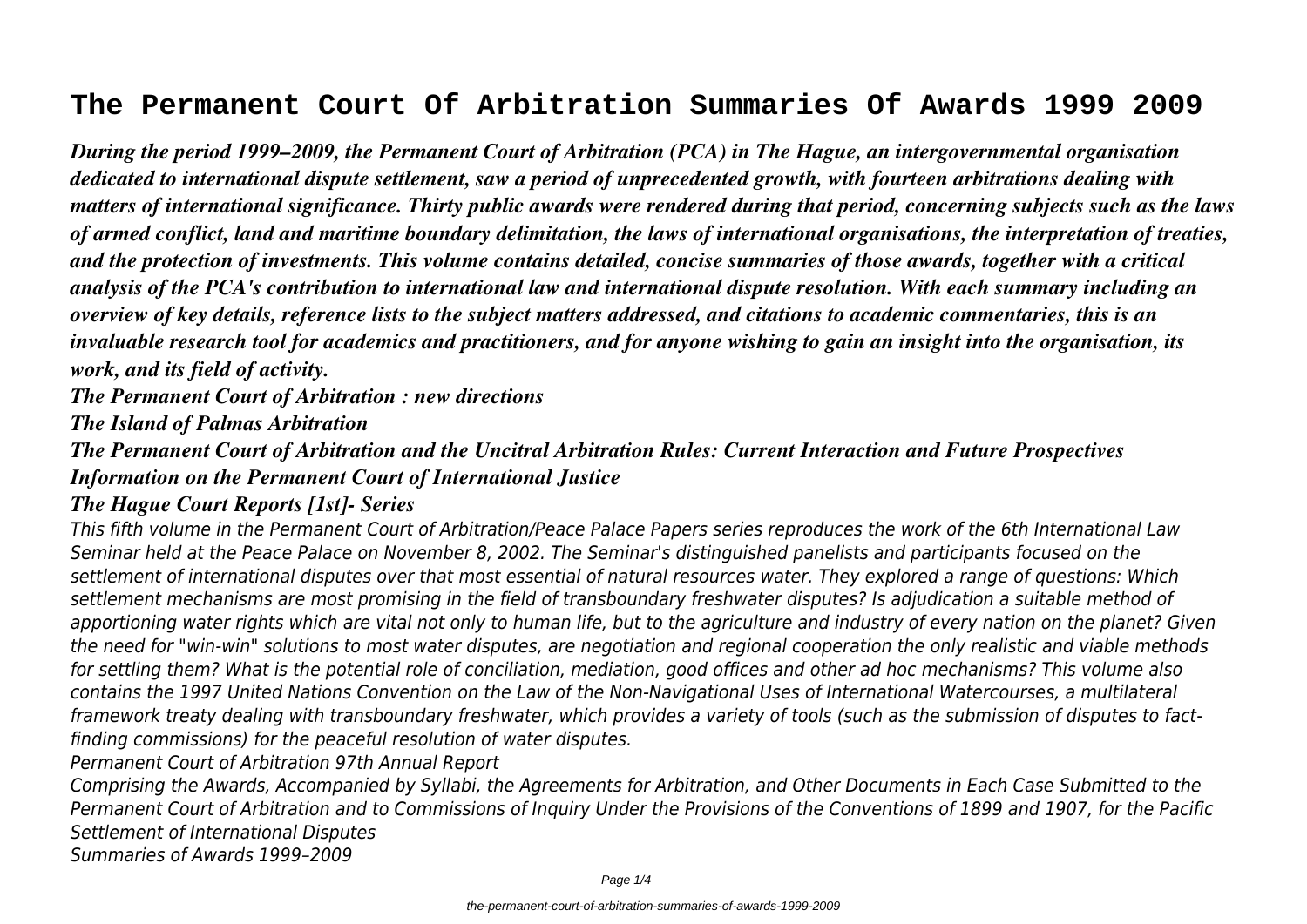# *New Directions : Working Group on Improving the Functioning of the Court 13 May 1991 - Peace Palace, The Hague 94th Annual Report*

The Permanent Court of Arbitration, established by an international convention in 1899, is the oldest treaty-based forum for international dispute settlement in the world. Although the PCA has experienced significant fluctuations in activity over its 109 years lifetime, it is currently involved in more arbitrations than ever before. This paper will discuss the beginnings of the PCA, and some of the most determinative events that have shaped its history and continue to guide its work today. It will focus particularly on the role of the Secretary-General under the UNCITRAL Rules over the past thirty years, as well as consider how that role may develop in light of the current revision of the Rules.

U.S. Appoints Members of the Permanent Court of Arbitration

Permanent Court of Arbitration: 96th Annual Report, Administrative Council of the Permanent Court of Arbitration Before the Permanent Court of Arbitration at the Hague Under the Special Agreement Concluded Between the United States of America and the Netherlands January 23, 1925

Permanent Court of Arbitration 94th Annual Report

New Hopes for International Arbitration

Since its creation at the epoch-making Hague Peace Conference of 1899, which was attended by 26 states, the Permanent Court of Arbitration has contributed significantly to the development of peaceful means to resolve international disputes. In case after case, the Court's tribunals have prevented international incidents and other tensions from flaring into open hostility, and set precedents that greatly curtail the justification of violence between nations.

Counter-case on Behalf of the Government of His Britannic Majesty in Reply to the Case Presented by the Venezuelan Government and to the Supplementary Memorandum Presented by the Government of the United States of America and Countercase in Reply to the Cases of the Other Non-blockading Powers

International Arbitration and Dispute Resolution

New Directions

#### Permanent Court of Arbitration

# What it is and what it Can Do

Since its creation at the epoch-making Hague Peace Conference of 1899--which was attended by 26 states--the Permanent Court of Arbitration has contributed significantly to the development of peaceful means to resolve international disputes. In case after case, the Court's tribunals have prevented international `incidents' and other tensions from flaring into open hostility, and set precedents that greatly curtail the justification of violence between nations. This centenary publication is an enormously valuable resource for international lawyers and arbitrators. It provides: detailed summaries of all the awards, decisions and reports rendered by both arbitral tribunals and conciliation

Page 2/4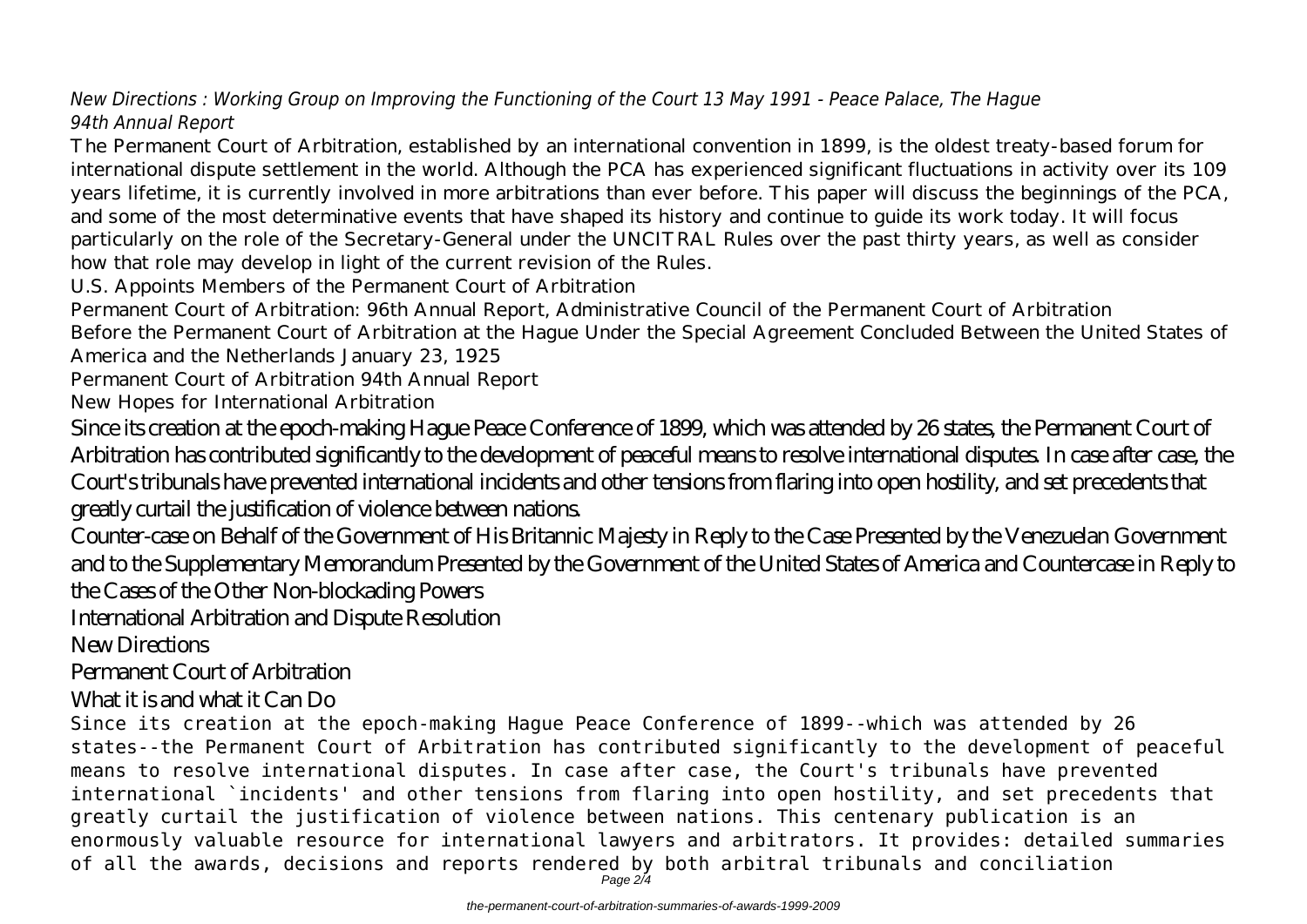commissions, as well as by fact-finding commissions of inquiry, appointed by the Court throughout its hundred-year history; a penetrating analysis of the signal contributions of the Permanent Court of Arbitration to international law and dispute resolution; expert commentary on some of the procedural challenges faced and resolved by the Iran-United States Claims Tribunal--arguably the most important arbitral tribunal of the twentieth century--whose inception at the PCA preceded a twenty-year history of achievement. The Permanent Court of Arbitration: International Arbitration and Dispute Resolution reveals the surprising modernity of this venerable institution. the record contained in these pages is sure to provide powerful guidance to practitioners engaged in international dispute resolution as we move into the next millennium.

History, Organization, Procedures and Basic Documents

"The" Permanent Court of Arbitration Peace Palace Papers

The Flame Rekindled

Permanent Court of Arbitration 96th Annual Report

Digest of the decisions of the Permanent Court of Arbitration

The modern tendency to restrict international arbitration to matters of commerce and investrent is succumbing to a renewed to a renewed to a renewed to a renewed to a renewed to a renewed to a renew to a renewed to a renew recognition of the original impetus for dispute resolution by arbitration – i.e., matters of public the settlement of disputes that pose a threat of international conflict. Recent developments international arbitration, most clearly manifested in the present flourishing of the Permanent existing dispute settlement institution in international law. As the calls for the development of for dispute settlement in international law increased during the 1990s, the PCA undertook a structural reform and is to day in the number of a structural reform and is to discurse a vital reform and is to day and is to and forum for dispute settlement, with scores of arbitrations currently pending under its auspices study of the institution to date, covering its history, its present status, and its future prospe relevance within the international dispute settlement framework. Among aspects of the PCA's public international arbitration functions in comparison to other means available for dispute set PCA's historical contributions to the current dispute settlement framework; arbitrations between and a nonare in whole or in part governed by public international law; the fields in which public internat the PCA's present-day institutional framework and its current activities; the prospects for pu PCA in the dispute settlement framework of the twenty-first century; and proposals to incre sustain and enhance the institution's ongoing revitalization. A very useful Practitioner's Guide various services and the best means of accessing them, along with a summary of the key pro Rules 2012. For lawyers who are involved in dispute resolution proceedings, there can be little This book is at once an academic work, indispensable for scholars of the institution, and a pra addition to the libraries of counsel, arbitrators, and others involved in dispute resolution proce 95th Annual Report Page 3/4